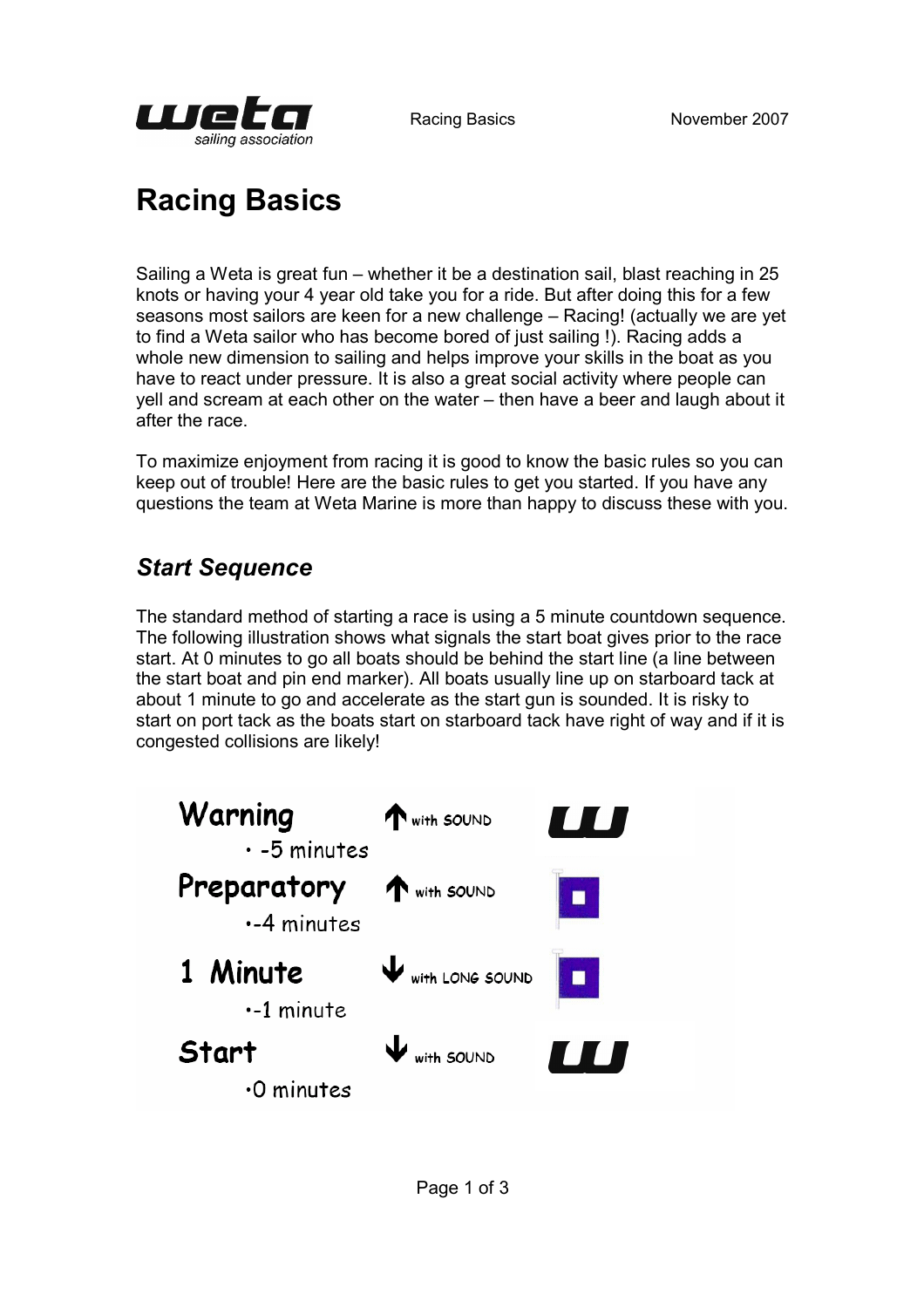

#### Recalls

When 1 or more boats are over the start line at the gun the race committee will display one of two flags to recall boats.

#### Individual Recall

If there are 1 or more boats over the start line that the race committee can identify code flag X (right) will be displayed with a single sound signal. This is the individual recall flag which means all boats that were over the start line must return back to the line and restart the race (this is done by dipping back behind the start

line and then continuing to sail) . It is up to those boats that are over to decide if they were or not. If they fail to return they will be scored maximum points for that race.

#### General Recall

If there are more boats over the start line than the race committee can identify the  $1<sup>st</sup>$  substitute flag (right) will be displayed with 2 sound signals. This means all boats should return to the start line and another 5 minute start sequence will be made.

## Basic Rules for Racing

Here are some of the basic rules you will need to sail in your first race. The best way to learn the Racing Rules of Sailing (RRS) is to buy a rule book and read it! There are really only 4 pages in the entire book that you need to understand to be able to race without getting into trouble. These are the pages in "Part 2 – When Boats Meet". Having said that, here is a summary of the most important rules to get you started!

There are three basic rules that cover the majority of crossing situations between two boats in open water.

#### Port/Starboard

This is the most common rule used while racing and overrides most other rules. A boat on Port tack shall give way to a boat on Starboard tack. You should